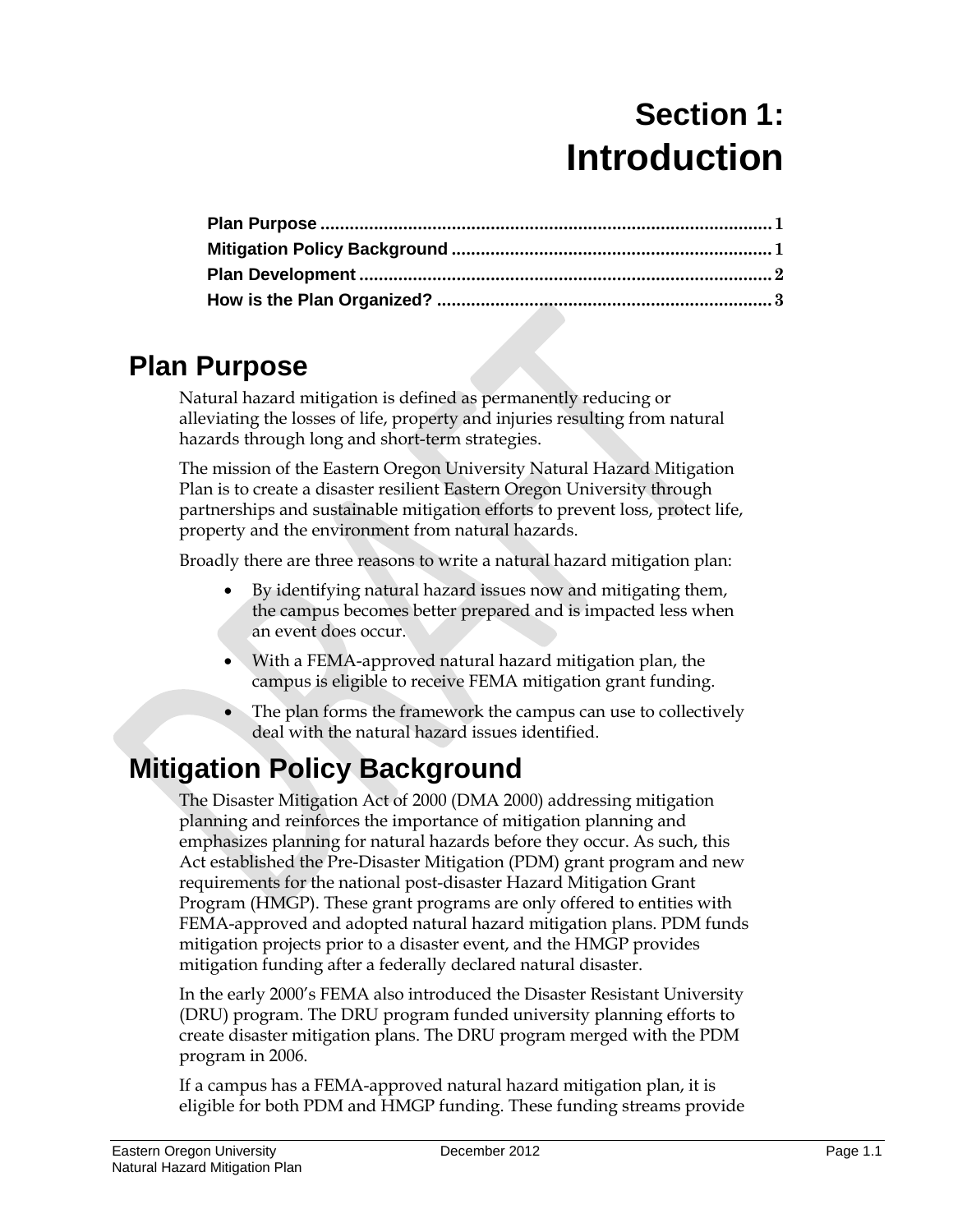an opportunity for campuses to implement natural hazard mitigation projects such as seismically retrofitting high risk campus buildings, implementing non-structural retrofits at university owned or operated child care facilities, or maintaining tree maintenance program to prevent trees from becoming hazards during wind or winter storms.

### <span id="page-1-0"></span>**Plan Development**

The Oregon Partnership for Disaster Resilience (OPDR) at the University of Oregon's Community Service Center received a HMGP grant (DR-1733- HMGP-0010-P) to fund OUS schools' natural hazard mitigation planning processes. The planning effort for the OUS campuses was organized under OPDR's new Disaster Resilient University program area, which is based on FEMA's initial DRU program. Eastern Oregon University worked with OPDR in developing this natural hazard mitigation plan.

Eastern Oregon University took the lead to develop the first sections of the NHMP. OPDR provided the campus staff with print and web-based resources. Then, in 2012, due to staff changes Eastern Oregon University requested that OPDR and UO Emergency Management and Continuity take a project management role to support the development of the NHMP.

The planning process was designed to: (1) result in a plan that is DMA 2000 compliant; (2) coordinate with the state of Oregon's Natural Hazard Mitigation Plan; (3) build a campus network that can play an active role in plan implementation, and (4) build upon the Disaster Resistant University initiative. The following is a summary of major activities included in the planning process.

#### **Steering Committee**

Eastern Oregon University convened a steering committee to oversee the NHMP development process. The steering committee had the following representatives:

- David Lageson, Director of Facilities and Planning
- Lon Whitaker, Vice President for Finance and Administration
- Laura Hancock, University Advancement
- Colleen Dunne-Cascio, Student Affairs
- Bryon Pearson, IT
- Ken Watson, Perce Library
- Stephen Jenkins Housing and Student Involvement
- Linda Overlock, Housing
- Pat Arnson, Disability Services
- Lara Moore, Finance and Administration
- Teresa Mastrude, Finance and Administration, Risk Management
- Bill Benson, Facilities and Planning
- Don Adams, Facilities and Planning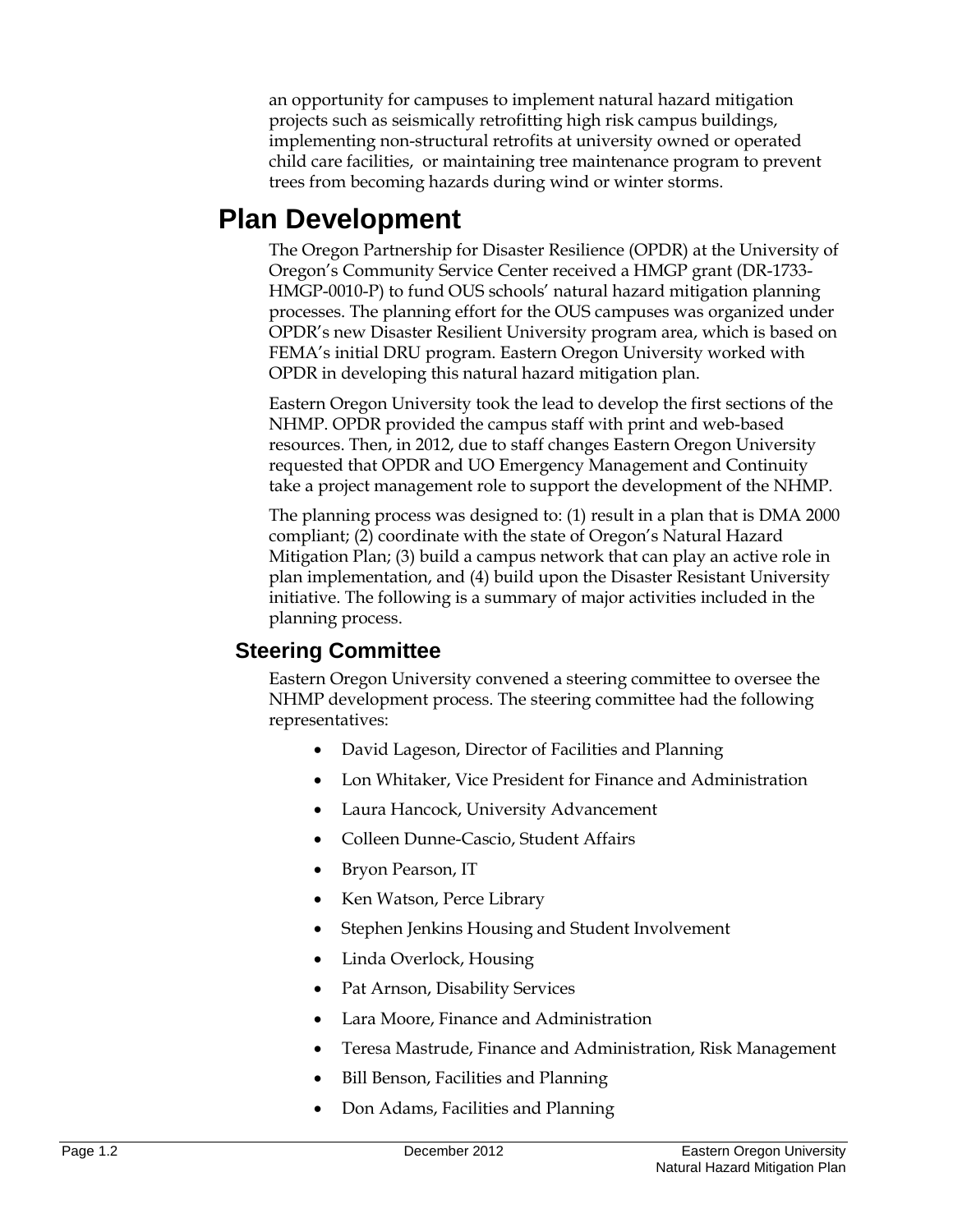- Tim Seydel, Vice President for Admission and Advancement
- TimWilson, Director of Enterprise Systems

Several meetings were held to facilitate the development of this NHMP.

August 11, 2011, Campus Convener meeting

• Review the NHMP requirements and the role of the Steering Committee with campus convener.

August 20, 2012, Steering Committee

- Review the NHMP requirements and the role of the Steering Committee.
- Review campus profile
- Risk Assessment work-session to discuss specific and relevant hazards
- Determine NHMP Mission and Goals
- Preliminary action item discussion

Documentation of Steering Committee meetings provided in Appendix B.

## <span id="page-2-0"></span>**How is the Plan Organized?**

#### **Section 1: Introduction**

The Introduction briefly describes the mitigation planning efforts and the methodology used to develop the plan.

#### **Section 2: Campus Profile**

This section provides an overall description of the campus. The section includes a brief campus profile, discussion of the administrative structure, listing of existing plans and policies, and a summary of existing mitigation actions. This section allows readers to gain an understanding of the campus's sensitivities – those assets and characteristics that may be impacted by natural hazards, as well as the campus's resilience – the ability to manage risk and adapt to hazard event impacts.

#### **Section 3: Risk Assessment**

This section identifies and characterizes the natural hazards that might impact the campus and assesses the risk those natural hazards pose. The risk assessment forms the rationale for the mitigation strategies.

The following hazards are addressed in this portion of the plan: 1) Earthquake; 2) Wildfire; 3) Severe weather (windstorm and winter storm).

#### **Section 4: Mission, Goals and Action Items**

This section documents the plan mission, goals, and actions and also describes the components that guide implementation of the identified mitigation strategies. Actions are based on campus sensitivity and resilience factors and the hazard assessments in the Hazard Annexes.